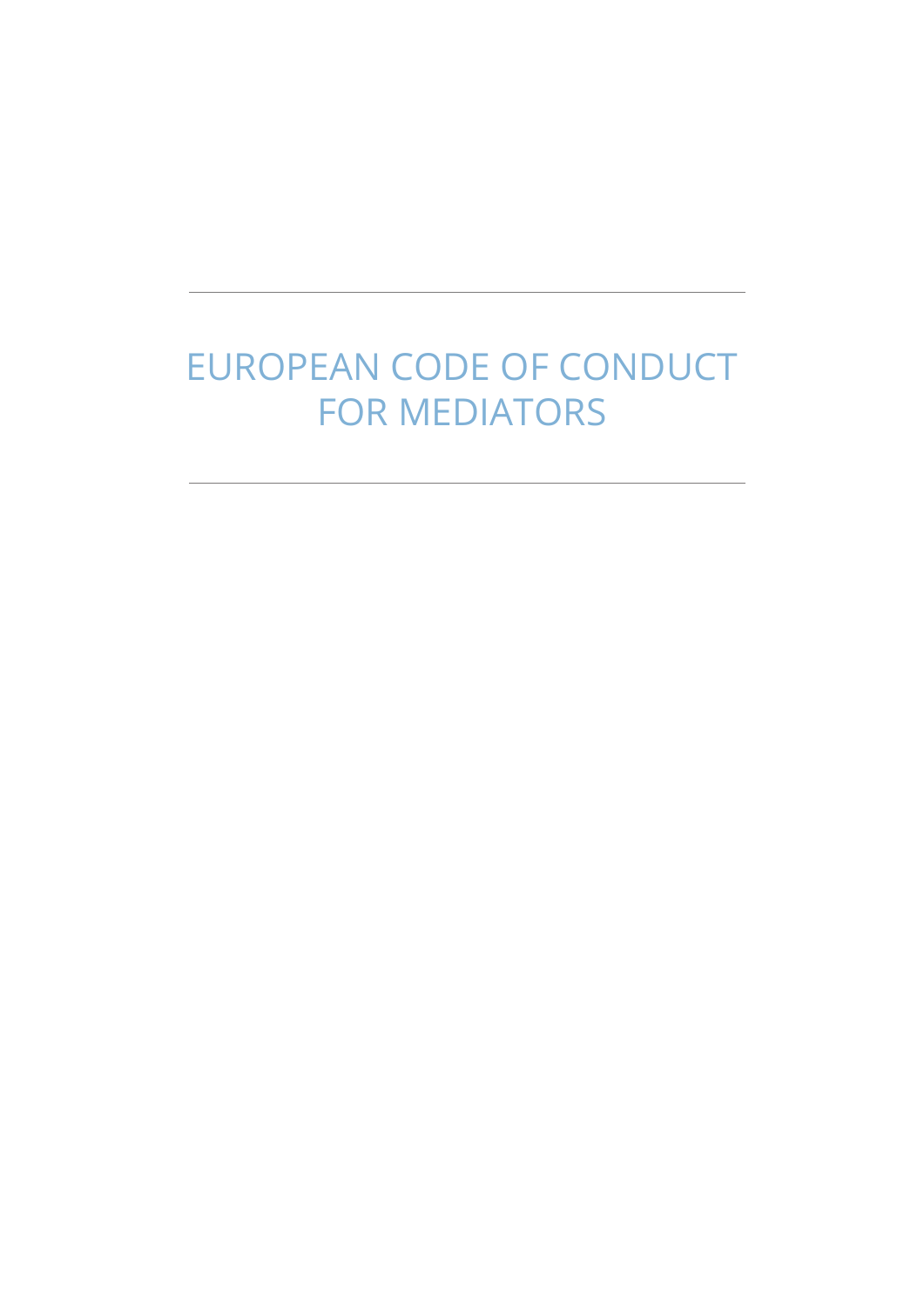# EUROPEAN CODE OF CONDUCT FOR MEDIATORS

*This code of conduct sets out a number of principles to which individual mediators may voluntarily decide to commit themselves, under their own responsibility. It maybe used by mediators involved in all kinds of mediation in civil and commercial matters.*

*Organisations providing mediation services may also make such a commitment by asking mediators acting under the auspices of their organisation to respect the code of conduct. Organisations may make available information on the measures, such as training, evaluation and monitoring, they are taking to support the respect of the code by individual mediators.*

*For the purposes of the code of conduct, mediation means any structured process, however named or referred to, whereby two or more parties to a dispute attempt by themselves, on a voluntary basis, to reach an agreement on the settlement of their dispute with the assistance of a third person – hereinafter "the mediator".*

*Adherence to the code of conduct is without prejudice to national legislation or rules regulating individual professions.*

*Organisations providing mediation services may wish to develop more detailed codes adapted to their specific context or the types of mediation services they offer, as well as to specific areas such as family mediation or consumer mediation.*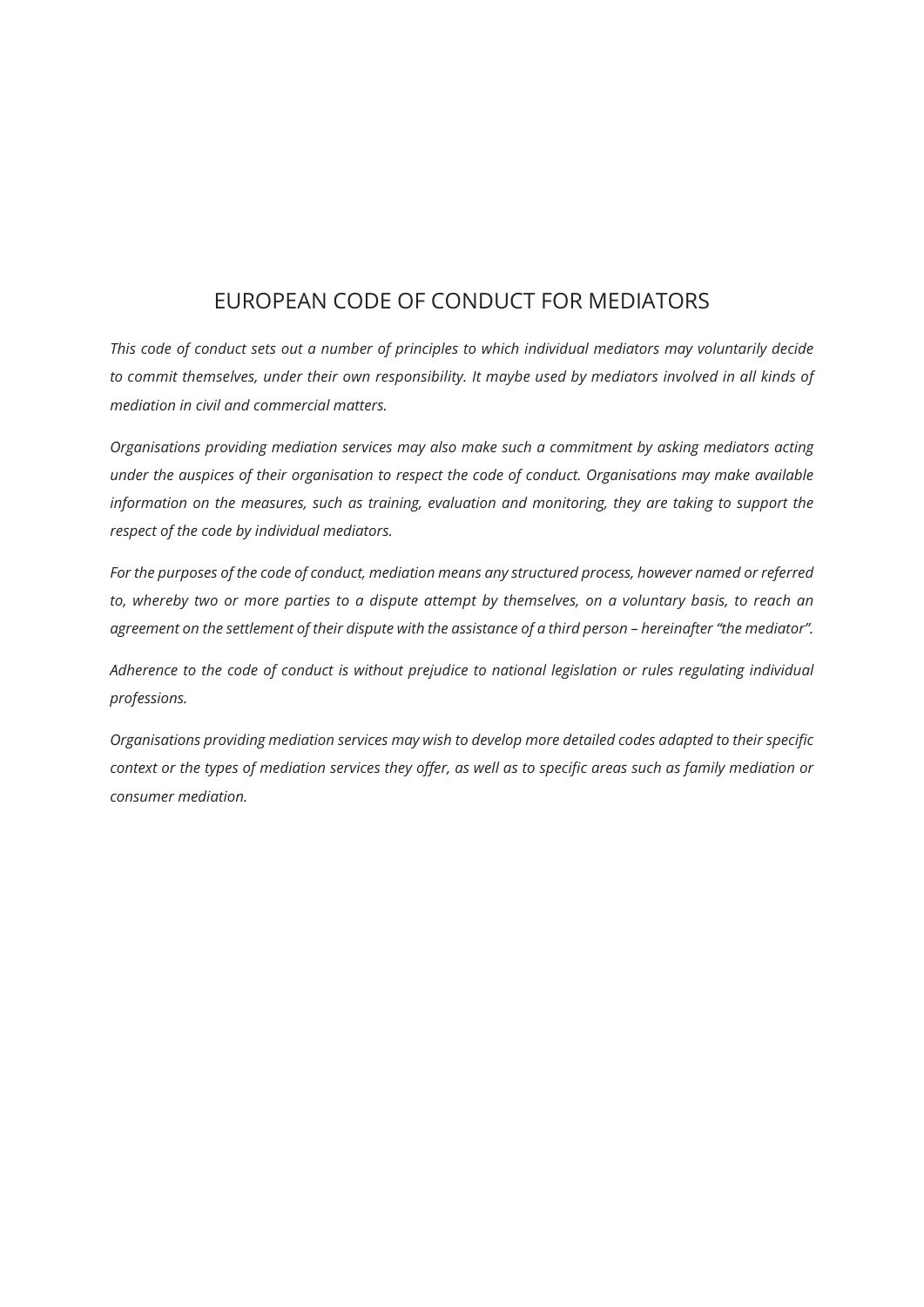# European Code of Conduct for Mediators

# **1. COMPETENCE, APPOINTMENT AND FEES OF MEDIATORS AND PROMOTION OF THEIR SERVICES**

#### **1.1. Competence**

Mediators must be competent and knowledgeable in the process of mediation. Relevant factors include proper training and continuous updating of their education and practice in mediation skills, having regard to any relevant standards or accreditation schemes.

## **1.2. Appointment**

Mediators must confer with the parties regarding suitable dates on which the mediation may take place. Mediators must verify that they have the appropriate background and competence to conduct mediation in a given case before accepting the appointment. Upon request, they must disclose information concerning their background and experience to the parties.

#### **1.3. Fees**

Where not already provided, mediators must always supply the parties with complete information as to the mode of remuneration which they intend to apply. They must not agree to act in a mediation before the principles of their remuneration have been accepted by all parties concerned.

#### **1.4. Promotion of mediators' services**

Mediators may promote their practice provided that they do so in a professional, truthful and dignified way.

# **2. INDEPENDENCE AND IMPARTIALITY**

#### **2.1. Independence**

If there are any circumstances that may, or may be seen to, affect a mediator's independence or give rise to a conflict of interests, the mediator must disclose those circumstances to the parties before acting or continuing to act.

Such circumstances include:

- any personal or business relationship with one or more of the parties;
- any financial or other interest, direct or indirect, in the outcome of the mediation;
- the mediator, or a member of his firm, having acted in any capacity other than mediator for one or more of the parties.

In such cases the mediator may only agree to act or continue to act if he is certain of being able to carry out the mediation in full independence in order to ensure complete impartiality and the parties explicitly consent.

The duty to disclose is a continuing obligation throughout the process of mediation.

#### **2.2. Impartiality**

Mediators must at all times act, and endeavour to be seen to act, with impartiality towards the parties and be committed to serve all parties equally with respect to the process of mediation.